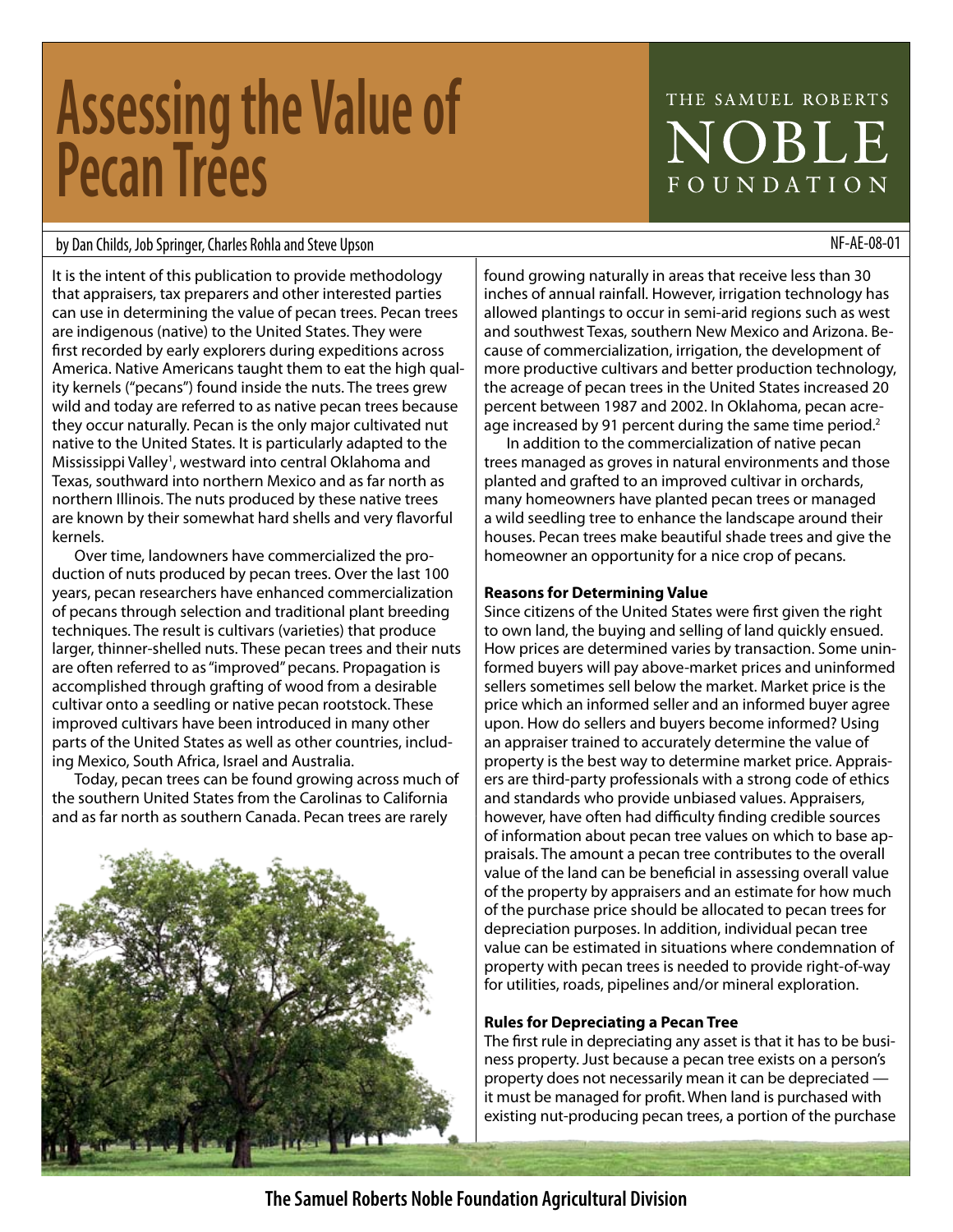price can be allocated to each identified pecan tree in the year of purchase. This establishes the basis for depreciation. The trees are normally depreciated over a 10-year period using the straight-line method.

When pecan trees are planted, the rules for recovering the costs of establishment can be confusing. Farming businesses are required to capitalize all expenses incurred during the preproduction period. Another way of saying this is that all the expenses incurred between planting and the first year of production, often five to seven years, are not deducted and are combined together. This total becomes the basis for depreciation. All the preproductive expenses are then recovered over the next 10 years using the straight-line method. However, if a farmer agrees to use the 150 percent declining balance method for depreciable assets (instead of the 200 percent that all other business owners use), then they can expense or deduct all preproduction expenses for animals and plants that have a preproduction period of two years or less.

The Internal Revenue Service has stated that nut trees have a preproduction period of more than two years. Therefore, a farmer establishing a pecan orchard who elects to deduct the preproduction expenses must use the alternative depreciation system (ADS) for all agricultural assets while the election is in effect. The consequence of using ADS is that the recovery periods are longer. For example, breeding animals go from five to seven years, farm equipment from seven to 10 years, and trees or vines bearing fruit or nuts go from 10 to 20 years. If a farmer chooses to capitalize preproduction expenses of pecan orchards, then they can use the general depreciation system (GDS) for all agricultural assets, including the pecan orchard.

#### **Factors Affecting Value**

To assess the value of a pecan tree, several factors should be considered. First determine the purpose of the specific tree. Pecan trees are valued for their shade and appearance, firewood, lumber and nut production. Of these, this publication addresses the value of pecan trees for nut production. The Oklahoma State Forestry Division can help with evaluating trees for forest purposes, and an arborist can assist with valuations of shade trees. To value a pecan tree, it is important to know the history of the tree, including how it has been managed. A good pecan tree in the proper location with ample space to grow can produce nuts for many years. Typically, unmanaged native trees have little value for nut production. The only real values are firewood, lumber and shade.

#### **Inadequate Tree Spacing**

If trees are crowded, the potential production of the trees can be negatively affected. Pecan trees produce nuts on the terminal ends of branches. If the trees are crowded, then the number of branches is decreased, which, in turn, decreases the fruit bearing area. Another factor that greatly affects potential production of pecans is water and nutrient availability. If trees are crowded, then their root systems are stacked on top of each other. For example, if you have a tree that is 60 feet tall, then the root system for that tree is at least 60 feet on each side of the trunk. Therefore, there is at least a 120-foot-diameter circle of roots around the tree. If there is another tree within that 120-foot circle, then its root system is in direct competition with the first tree. If you have several trees close to that first tree, you could easily have an area around that root system competing with the root systems of 10 or more trees. This greatly stresses the tree, especially during times when moisture and nutrients are limited. If you thin these trees to a desired spacing, there will be less competition for water and nutrients, which will result in healthier trees and a higher production potential.

#### **Fertilization**

Proper fertilization is important for the health of pecan trees. Pecans require relatively low amounts of nutrients compared to other crops. However, if one of the nutrients is limited, then the production potential greatly diminishes. Nitrogen fertilizer is usually the most critical and is required on an annual basis. Other nutrients needed are determined by leaf sampling. If trees are not fertilized on a regular basis, then the production potential is decreased.

#### **Insect and Disease Control**

Production is measured by how many pounds of nuts are harvested from the trees. Even if a tree produces a crop, it has no value until it is harvested. Controlling insects and diseases is the best way to maximize the potential production of the grove or orchard. Insect control normally consists of spraying the trees for at least pecan weevil. Pecan weevil is the most damaging insect to pecan trees in Oklahoma and Texas. If trees are not sprayed for weevil, substantial production losses can occur. Well-managed trees will also be sprayed for pecan nut casebearer and foliage feeders (webworms, walnut caterpillars, etc.) when needed. Disease control is also important in harvesting a crop. Control in a native grove is best achieved by removing diseased trees. Chemical sprays may be used to control disease problems on susceptible trees.

#### **Weed and Grass Control**

For maximum production, the area beneath pecan trees should be managed to control weeds. Weeds and grass directly compete with trees for water and nutrients. Tall vegetation around the trees can increase disease incidence by restricting airflow, increasing humidity and prolonging leaf drying time from rain or dew. Ground cover should provide a suitable surface for orchard traffic and harvest but should not unduly compete with trees for water and nutrients. Various forage grasses are compatible with pecan trees and may also be used for grazing or hay. In those instances, additional fertilizer may be required, particularly when the forage is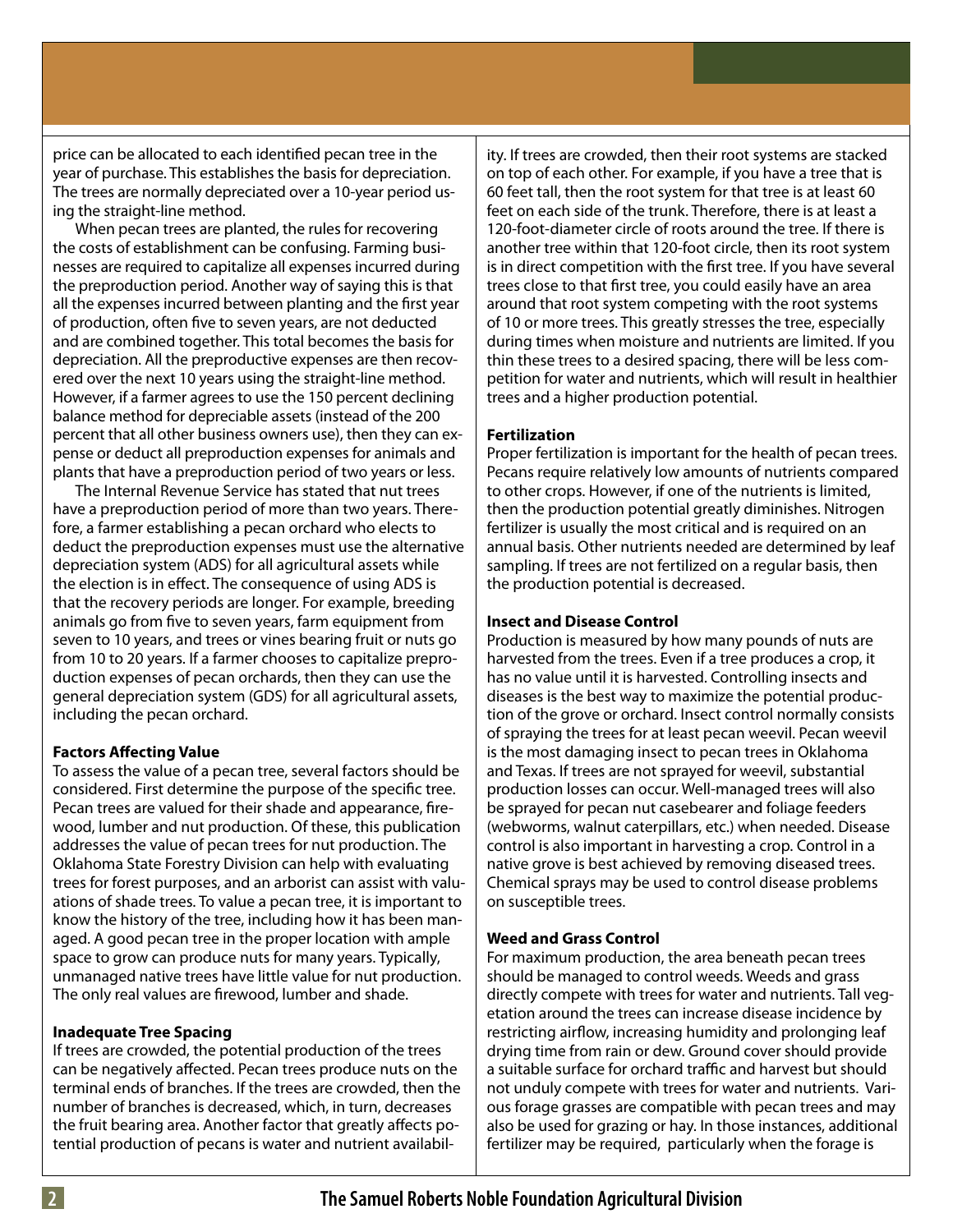|                                                                                                                                |                                                                                                                                                                                                                                                                                                                                                                                                                                             | 30.3       | 28.0     | 26.2          | 24.7     | 23.5     | 21.4     | 19.2     | 17.5      | 16.2     | 15.1     | 14.3     | 13.6     | trunk<br>Avg.<br>dia.<br>$\left( \text{in} \right)$ |                                                               |
|--------------------------------------------------------------------------------------------------------------------------------|---------------------------------------------------------------------------------------------------------------------------------------------------------------------------------------------------------------------------------------------------------------------------------------------------------------------------------------------------------------------------------------------------------------------------------------------|------------|----------|---------------|----------|----------|----------|----------|-----------|----------|----------|----------|----------|-----------------------------------------------------|---------------------------------------------------------------|
|                                                                                                                                |                                                                                                                                                                                                                                                                                                                                                                                                                                             |            |          |               |          |          |          |          |           |          |          |          |          |                                                     | TABLE                                                         |
|                                                                                                                                |                                                                                                                                                                                                                                                                                                                                                                                                                                             | \$1,019.55 | \$918.05 | 46'928\$      | 61'66t\$ | \$449.73 | 16'70'5  | \$582.43 | 07:84.40  | \$415.20 | \$363.30 | \$322.93 | \$294.10 | G                                                   |                                                               |
| References: Heinrichs, Herman, 1960 Oklahoma Pecan Growers Proceedings, pp. 27-29 and National Agricultural Statistics Service | 1. To the left of Line A - Subtract 25 percent<br>2. To the right of Line A - Subtract 50 percent<br>In addition, if grove floor cover consists of unmanaged grass and weeds, mowed or not, or is<br>If grove management (insect control and fertilizer) is not used, reduce values by 25 percent.<br>*Cash flows discounted at 6.25 percent<br>in less than ideal location (i.e., soil type, climate), reduce the basic values as follows: | \$742.81   | 06'23'   | \$786.90      | \$708.81 | \$427.87 | \$385.48 | 1247.07  | 04.484.40 | \$415.20 | \$363.30 | \$322.93 | \$294.10 |                                                     |                                                               |
|                                                                                                                                |                                                                                                                                                                                                                                                                                                                                                                                                                                             | \$552.47   | 96'6b9\$ | \$764.66      | \$688.54 | \$620.21 | \$558.79 | \$337.30 | \$303.68  | \$415.20 | \$363.30 | \$322.93 | \$294.10 | $\infty$                                            |                                                               |
|                                                                                                                                |                                                                                                                                                                                                                                                                                                                                                                                                                                             | 5417.42    | 80.1942  | 477.74        | \$679.70 | \$612.04 | \$551.29 | 02'96'   | \$299.82  | 5269.94  | \$363.30 | \$322.93 | \$294.10 | 6                                                   |                                                               |
|                                                                                                                                |                                                                                                                                                                                                                                                                                                                                                                                                                                             | \$319.33   | \$375.68 | <b>141.97</b> | \$519.97 | \$611.73 | \$550.83 | \$496.16 | \$447.03  | \$269.84 | \$242.58 | \$322.93 | \$294.10 | $\vec{0}$                                           |                                                               |
|                                                                                                                                |                                                                                                                                                                                                                                                                                                                                                                                                                                             | \$226.19   | \$266.10 | \$313.06      | \$368.31 | \$433.31 | \$509.77 | \$459.03 | 5413.47   | \$372.53 | \$224.87 | \$202.15 | \$294.10 | $\vec{z}$                                           | Estimated Average Value of Native Pecan Trees Receiving Prope |
|                                                                                                                                | Average price per pound of natives \$0.865 (1998-2007)                                                                                                                                                                                                                                                                                                                                                                                      |            | \$180.95 | \$212.88      | \$250.45 | \$294.65 | \$346.65 | \$407.82 | \$367.22  | \$330.78 | \$298.02 | \$179.89 | 5161.96  | $\vec{5}$                                           | *Value of Trees for Nut Production (value in dol              |
|                                                                                                                                |                                                                                                                                                                                                                                                                                                                                                                                                                                             |            |          | \$150.79      | 0777.40  | \$208.71 | \$245.54 | \$288.87 | \$339.85  | \$306.02 | \$275.65 | \$248.35 | 2149.91  | $\overline{\infty}$                                 |                                                               |
|                                                                                                                                |                                                                                                                                                                                                                                                                                                                                                                                                                                             |            |          |               | \$129.25 | \$152.06 | \$178.89 | \$210.46 | \$247.60  | \$291.30 | \$262.30 | \$236.27 | \$212.87 | <b>Trees per Acre</b><br>$\overline{2}$             |                                                               |
|                                                                                                                                | Rule of Thumb: 1. A producing<br>Ņ.                                                                                                                                                                                                                                                                                                                                                                                                         |            |          |               |          | \$113.09 | \$133.05 | \$156.53 | \$184.16  | \$216.65 | \$254.89 | \$229.51 | \$206.74 | 24                                                  |                                                               |
|                                                                                                                                | -(Example: \$                                                                                                                                                                                                                                                                                                                                                                                                                               |            |          |               |          |          | \$100.53 | \$118.27 | \$139.14  | \$163.69 | \$192.58 | \$226.57 | \$204.01 | 77                                                  |                                                               |
|                                                                                                                                | per tree value changes by \$692 divided by trees per acre.                                                                                                                                                                                                                                                                                                                                                                                  |            |          |               |          |          |          | 84.06\$  | \$106.44  | \$125.23 | \$147.32 | \$173.32 | \$203.91 | $\frac{8}{20}$                                      | r Management in Ideal Soils<br>ar per tree)                   |
| Oklahoma Quick Stats                                                                                                           |                                                                                                                                                                                                                                                                                                                                                                                                                                             |            |          |               |          |          |          |          | \$82.25   | \$96.77  | \$113.84 | \$133.93 | \$157.57 | ⋗<br>33                                             |                                                               |
|                                                                                                                                |                                                                                                                                                                                                                                                                                                                                                                                                                                             |            |          |               |          |          |          |          | \$64.09   | \$75.40  | \$88.70  | \$104.35 | \$122.77 | 9g                                                  |                                                               |
|                                                                                                                                |                                                                                                                                                                                                                                                                                                                                                                                                                                             |            |          |               |          |          |          |          |           | \$57.68  | \$67.86  | \$79.83  | \$93.92  | 40                                                  |                                                               |
|                                                                                                                                | 692 per acre $\div$ 6 trees per acre $=$ \$115.33 value change per tree)                                                                                                                                                                                                                                                                                                                                                                    |            |          |               |          |          |          |          |           | 544.57   | \$52.43  | 69'19\$  | \$72.57  | $\ddot{4}$                                          |                                                               |
|                                                                                                                                | With 100 pounds change in yield per acre, per acre value of trees changes by \$692<br>pecan tree is worth about 8 times the value of its average annual production.<br>*Total cost of production is 50% of yearly gross revenue per acre.<br>*Optimal grove will produce 884 pounds per acre                                                                                                                                                |            |          |               |          |          |          |          |           |          | \$40.86  | \$48.07  | \$56.55  | 48                                                  |                                                               |
|                                                                                                                                |                                                                                                                                                                                                                                                                                                                                                                                                                                             |            |          |               |          |          |          |          |           |          |          | 127.71   | 544.37   | 22                                                  |                                                               |
|                                                                                                                                |                                                                                                                                                                                                                                                                                                                                                                                                                                             |            |          |               |          |          |          |          |           |          |          |          | \$35.02  | 95                                                  |                                                               |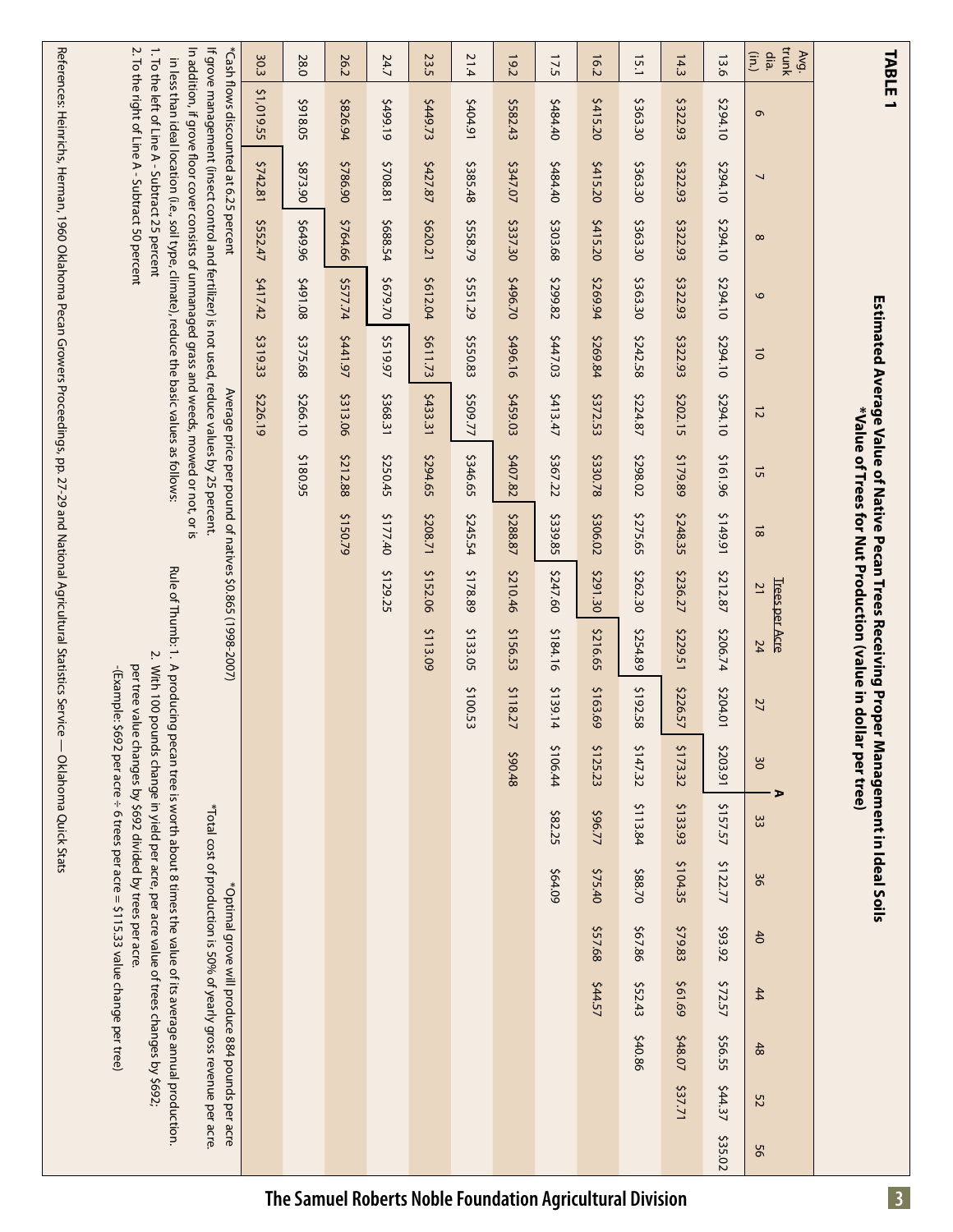| \$294.56<br>\$404.14<br>\$343.65<br>71.24<br>\$484.97<br>\$412.38<br>$\frac{5}{5}$<br>\$515.48<br>\$840.29<br>\$714.05<br>\$606.22<br>\$1,185.08<br>\$727.46<br>\$856.85<br>\$1,008.34<br>\$1,549.95<br>\$1,316.75<br>\$952.06<br>\$1,120.38 |
|----------------------------------------------------------------------------------------------------------------------------------------------------------------------------------------------------------------------------------------------|
|                                                                                                                                                                                                                                              |
|                                                                                                                                                                                                                                              |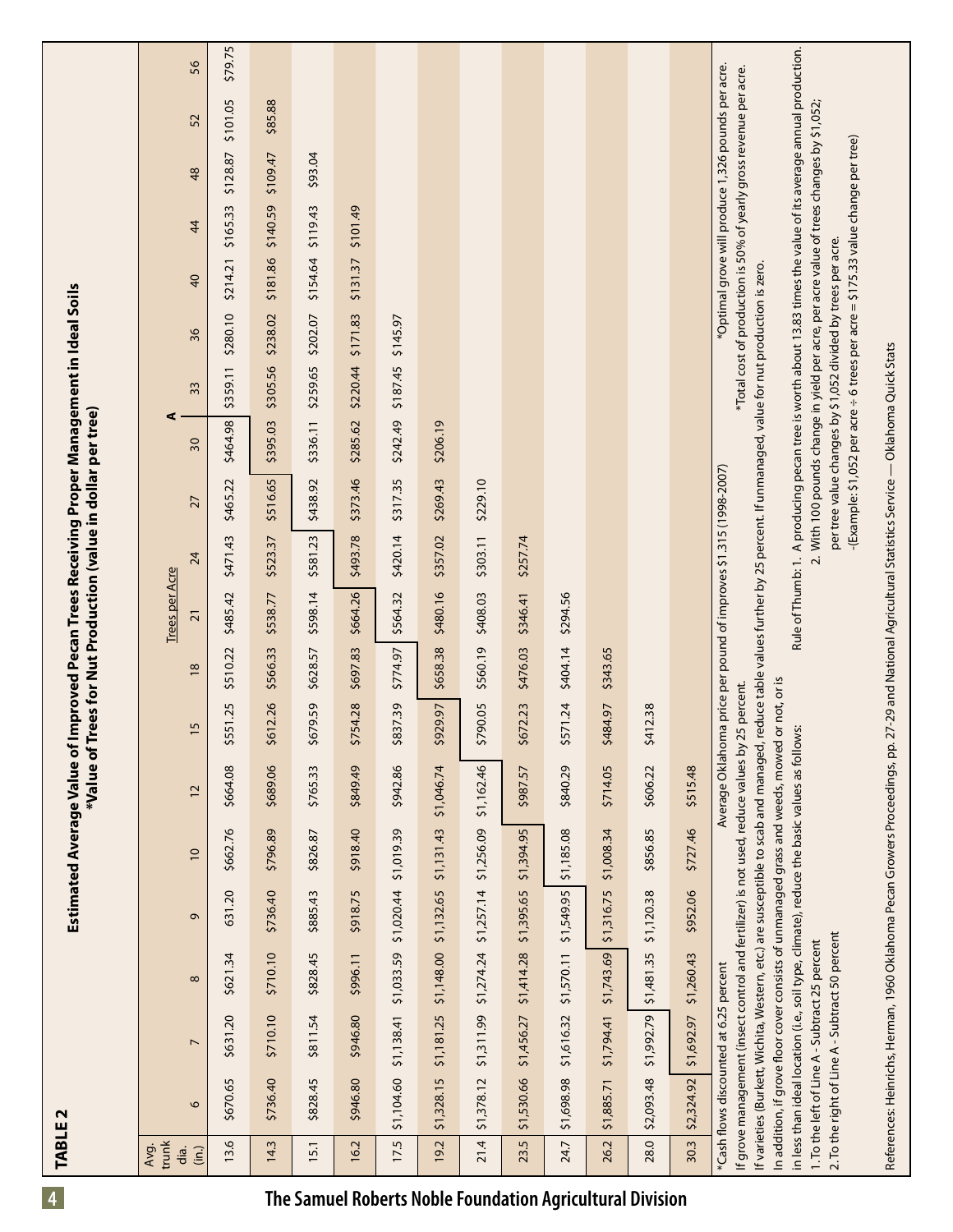

#### *Improved pecan (left) compared to Native pecan.*

used for hay. Certain legumes are suitable ground covers for pecan groves or orchards and may be capable of supplying the trees' nitrogen requirement plus enhancing beneficial arthropods in the orchard ecosystem. Mowing is used to manage vegetation height during the growing season and to prepare for harvest. In cultivar orchards, herbicides are frequently used for vegetation control in the tree row.

#### **Improved Cultivars vs. Native Pecans**

When determining the value of trees, it is important to find out if trees are improved cultivars (named varieties). The majority of cultivars are released from the university systems or from the USDA. These cultivars were studied for a long period of time and monitored for performance before they were released. Several of these releases worked great in commercial production, while others struggled or failed to perform to the established standards. On average, cultivars can be managed better and the return on management costs are better than on native trees. There are more management tools that can be used in an improved orchard that will improve production and quality of the pecans, compared to native groves. This typically is in relation to the size of the tree. Management strategies in a well-managed, improved orchard would include irrigation and control of insects, disease, weeds and wildlife.

If these management strategies are followed, trees can produce up to their maximum potential. If even one of these strategies is not incorporated, then potential production may be reduced by as much as 50 percent. If none of the strategies are used, then the production potential will be even lower and the value of the trees will be greatly reduced. The only value of the pecan tree then would be for lumber, firewood or shade. In a pecan grove or orchard, a value can be determined by referring to Table 1 for native trees and Table 2 for improved trees. The values in the tables reflect the degree of management. However, if trees are not managed, a viable crop will not be produced each year and the years without a crop should be factored into the value. Pecans are alternate bearing, meaning that they produce a good crop one year followed by one or more years of light to no crop. If the trees are unmanaged, this alternate bearing trend is more severe. If you harvest 80 pounds from a tree one year and the next harvested crop is

three years later with 60 pounds, then the average production over this four-year period would be 35 pounds.

#### **Determining Tree Value**

The productivity of a pecan orchard is based on many factors, but arguably the most important is the cross-sectional square feet of trunk area per acre. Cross-sectional square feet of trunk area per acre is the sum of the trunk sizes of the trees per acre (1a). Table 1 and Table 2 provide the value of a pecan tree depending upon its existence within a native orchard and improved orchard, respectively, with respect to how many cross-sectional square feet of trunk area are present per acre. The optimal level of cross-sectional square feet of trunk per acre is 30 square feet<sup>3</sup>, which is indicated within the tables just to the left of diagonal line A. The tables assume orchards with this optimal spacing and tree size will have an average annual yield of 884 pounds of pecans for native groves and 1,326 pounds of pecans for improved orchards. On a per tree basis, the cross- sectional square feet per acre begins to restrict nut production after 12 crosssectional square feet, as can be seen in the tables. The value of a producing pecan tree is based on its productivity into the future. Many pecan trees have been observed to be producing for more than 100 years, and, therefore, the tables assume productivity of a tree to be for many years (into perpetuity).

 Table 1 and Table 2 are used by first determining how many trees are within a half-acre radius of the tree in question (include the tree that is being valued in this figure). Find the number of trees on the horizontal axis of the table. Then determine what the average diameter of the trees that were counted is in inches. Locate this number on the vertical axis. Go across horizontally and down vertically at your located



**The Samuel Roberts Noble Foundation Agricultural Division 5**